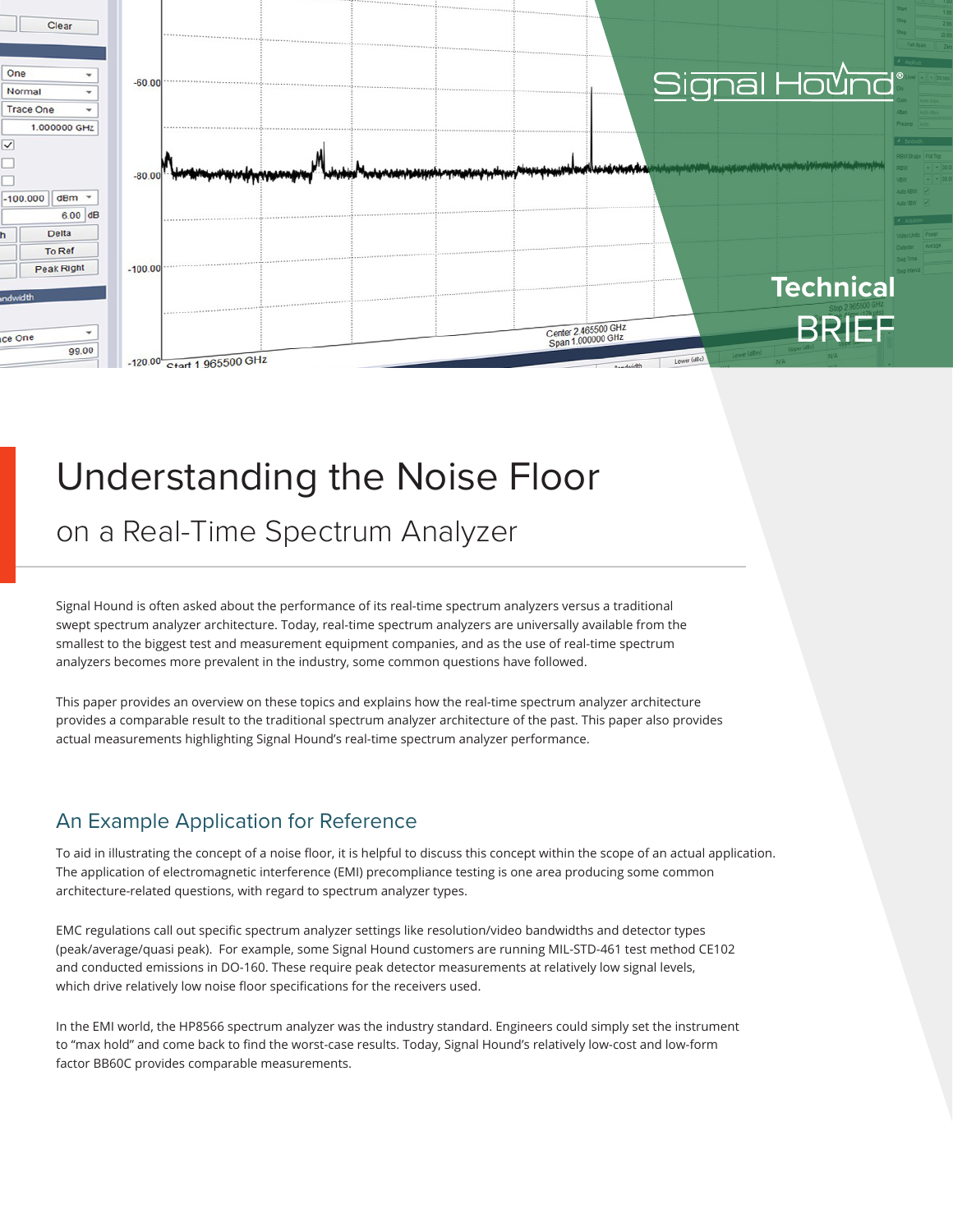#### About VBW and RBW

When looking for signals that may be close to the noise floor, it is important to set up the spectrum analyzer to minimize noise. Traditional swept frequency analyzers used their video bandwidth (VBW) filter for this. VBW basically acts as a low pass filter, reducing the noise floor, but not impacting the level of signals present.

With Signal Hound's real-time spectrum analyzer, there are no hardware VBW filters – this capability is performed in software. Signal Hound's software algorithms create a filtering effect on the IQ stream that essentially provides a similar result to traditional spectrum analyzers.

While the signals that are being tested will yield the same result, the noise level itself will be similar but not the same – after all, it's noise! (Note—the reason for this is a complicated answer, diving into the Gaussian noise probability curve − and the various filtering effects, both digital and analog − that smooth this curve.)

Both analog and digital resolution bandwidth (RBW) filters should behave similarly regarding noise. Digital RBWs are based on the window function used, so the shape is a little different than that of their analog counterparts; however, if the noise bandwidth matches, the response to noise is comparable.

In some cases, with the traditional swept frequency analyzer RBW filters, the 3 dB resolution bandwidth may be substantially different than the noise bandwidth, thus requiring a correction factor. Real-time analyzers with FFT-based RBWs do not have this issue as the two are very close together. Generally, when concerned with peak readings, removing or minimizing the effect of VBW filters should come first. In Signal Hound's Spike™ software, if VBW > RBW is set, the video bandwidth filter is bypassed.

Figure 1a shows an example measurement when VBW is greater than RBW.

When VBW is set to be less than or equal to RBW, the effect of that VBW filter is digitally approximated by averaging. Figure 1b shows an example of this measurement.







Figure 1b—VBW ≤ RBW; RBW = 10 kHz, VBW = 10 Hz

Figure 1—By adjusting the ratio of the RBW and VBW, one can drive the noise floor level without impacting the stationary signals that may be present. Real-time spectrum analyzers use software filtering that results in a comparable result to traditional swept frequency spectrum analyzers.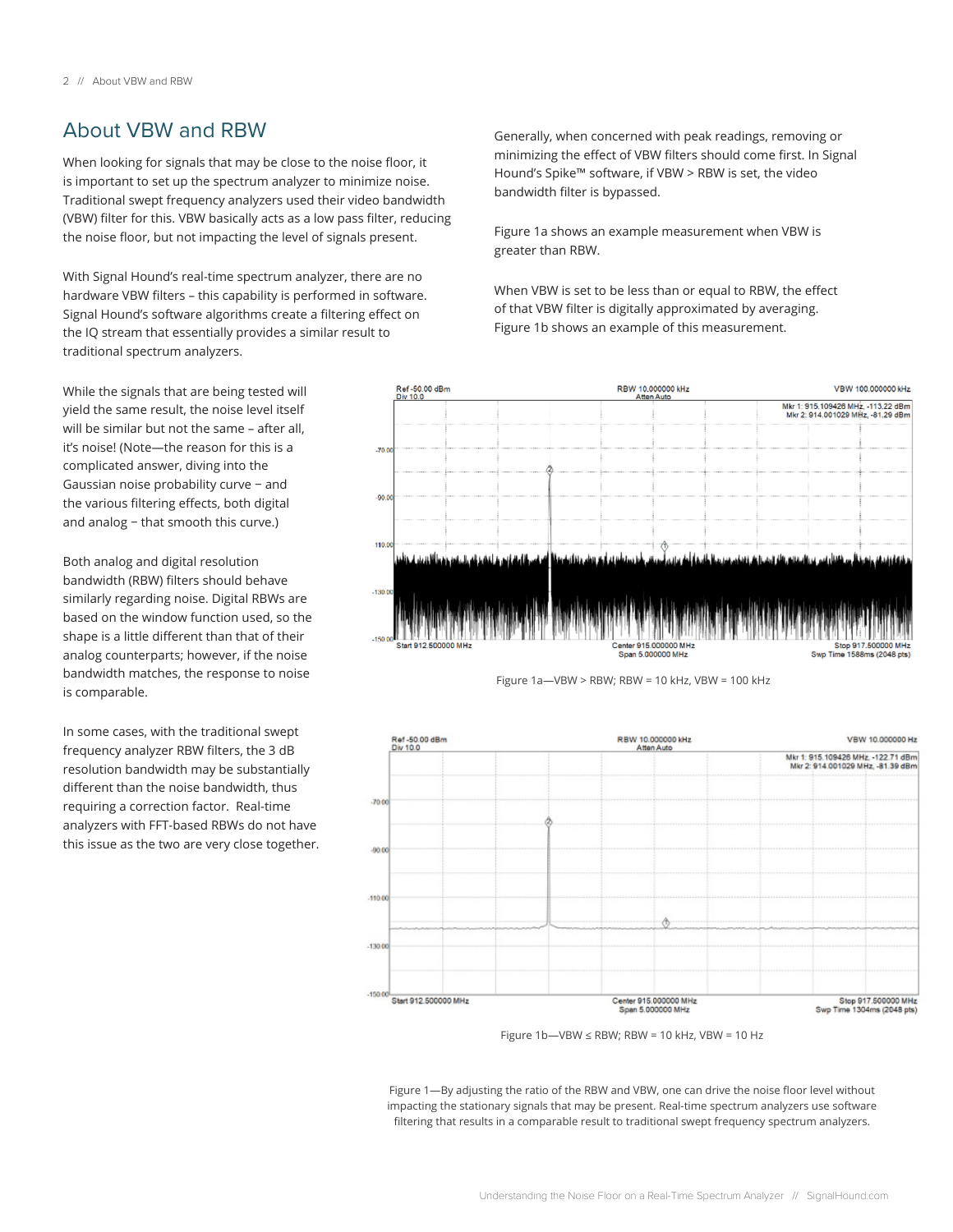### Detection Methods: Peak, average, and quasi-peak

For EMI pre-compliance testing, it is important to use the detector method required by the regulatory standards.

Commercial devices in the U.S. follow FCC Part 15, while military, automotive, and medical devices have industry specific standards. These standards specify how to measure the noise floor.

Most standards follow the CISPR 16-1 detection methods of peak, quasi-peak, and average. For traditional swept frequency spectrum analyzers, these were implemented with actual hardware. For Signal Hound's real-time spectrum analyzers, all three are implemented using the Spike™ software filtering algorithms.

- $\rightarrow$  Peak detection captures the peak value received by the analyzer. In the old HP8566 days, this was achieved by setting the analyzer to "max hold" and letting it run for a while.
- $\rightarrow$  Average detection provides the average value of the signal over its period.
- $\rightarrow$  Quasi-peak detection weighs each component based on the repetition frequency of the spectral components making up the signal.

For general pre-compliance measurements, it is common to use peak detection as it offers a worst-case reference point for debugging the DUT.

As a rule of thumb, traditional spectrum analyzers typically had about a 10 dB difference when measuring the noise floor with either a peak or average detector. When comparing peak and average

(Gaussian) noise, it is difficult to define an exact number because it depends on how far out on the Gaussian probability curve one may go, which is random to a point. The longer the dwell time, the higher the probability of a single, slightly higher measurement.

With the real-time spectrum analyzer, a range of 7-11 dB is typical, depending on settings. There will occasionally be outliers (as expected with a Gaussian distribution). Any smoothing or averaging will bring this number down quickly.

Setting the spectrum analyzer to peak detection for pre-compliance measurement is common as it provides a worst-case result. If the DUT passes using peak detection, there is about 8 dB of headroom for what may be seen during compliance measurements. If problems are found using peak detection, zoom into the problem areas and study them further using average or quasi-peak detection methods.







Figure 2b—Detector readings for noise floor

Figure 2—the BB60C highlights both the signal and noise levels for each of the detector types.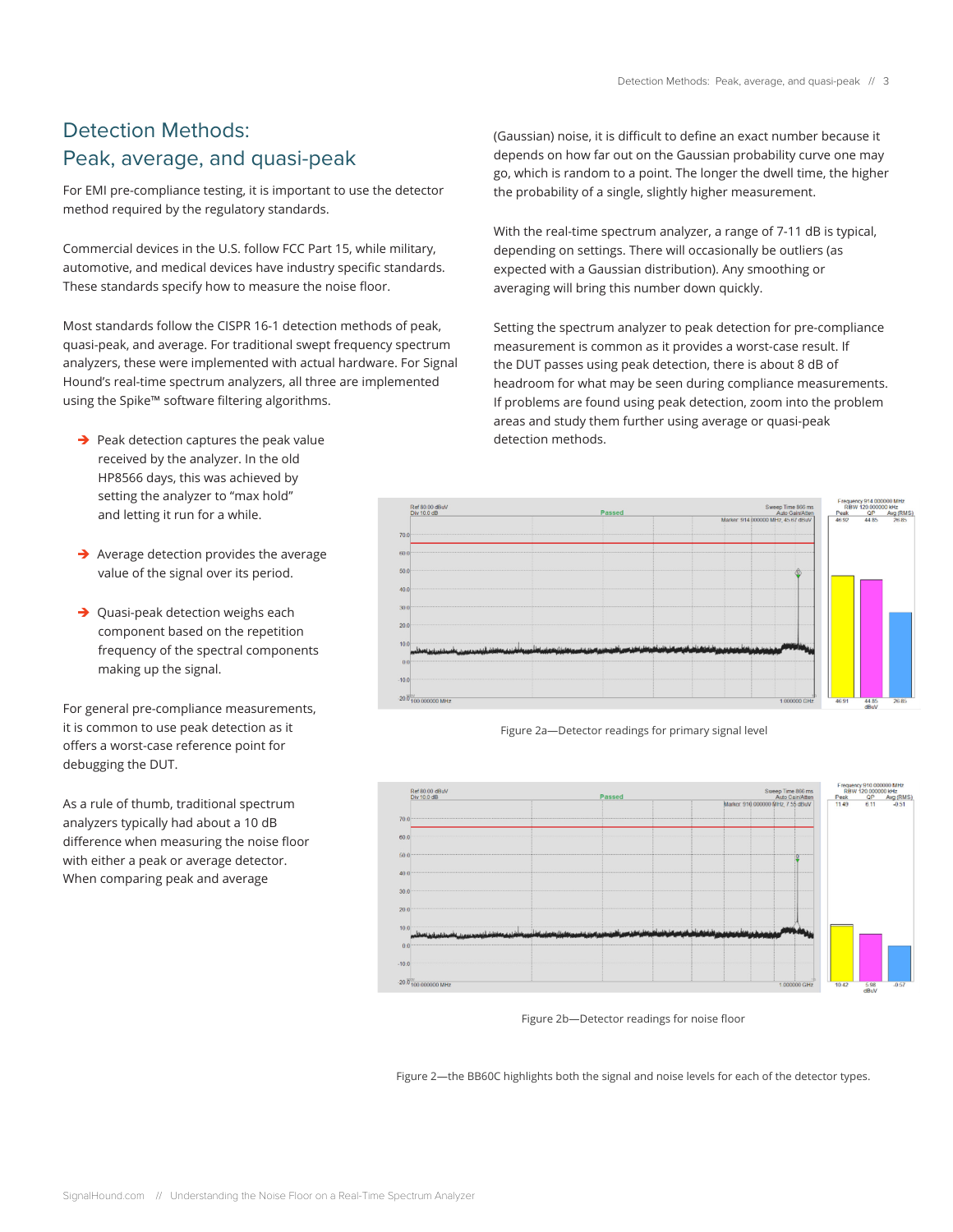#### Determining Test System Noise Floor

Finally, this paper will discuss the general noise floor of the test setup based on measurement settings.

For this, factor in the BB60C's displayed average noise level (DANL), the regulatory standard's required RBW, any transducer factors (LISN, antenna), and a peak correction factor.

System Noise Floor = RTSA DANL + 10 log(RBW) + Transducer Factor + Correction Factor

For example, the BB60C specifies its DANL in dBm/Hz at a 1 Hz RBW. Therefore, for a conducted measurement from 500 kHz to 10 MHz, the BB60C DANL is -154 dBm/Hz. Factoring a 10 kHz RBW will add 40dB, resulting in a noise floor of:

→ System Noise Floor = -154 + 40 + Transducer Factor + Correction Factor

Or:

→ System Noise Floor = -114 dBm + Transducer Factor + Correction Factor

Based on the equations above, the noise floor can be improved further with either the transducer or correction factors. Adding a pre-amplifier will boost signal levels above the noise floor, but across all frequencies. In cases where there are noisy signals due to the environment or test setup, one can add filters for out-of-band signal reductions. Where possible, adding a higher gain antenna can also improve the noise floor.

For more information about Signal Hound's real-time spectrum analyzers and Spike™ software, visit www.signalhound.com.



Learn more about Signal Hound's robust, real-time USB-powered spectrum analyzers at signalhound.com/learn.